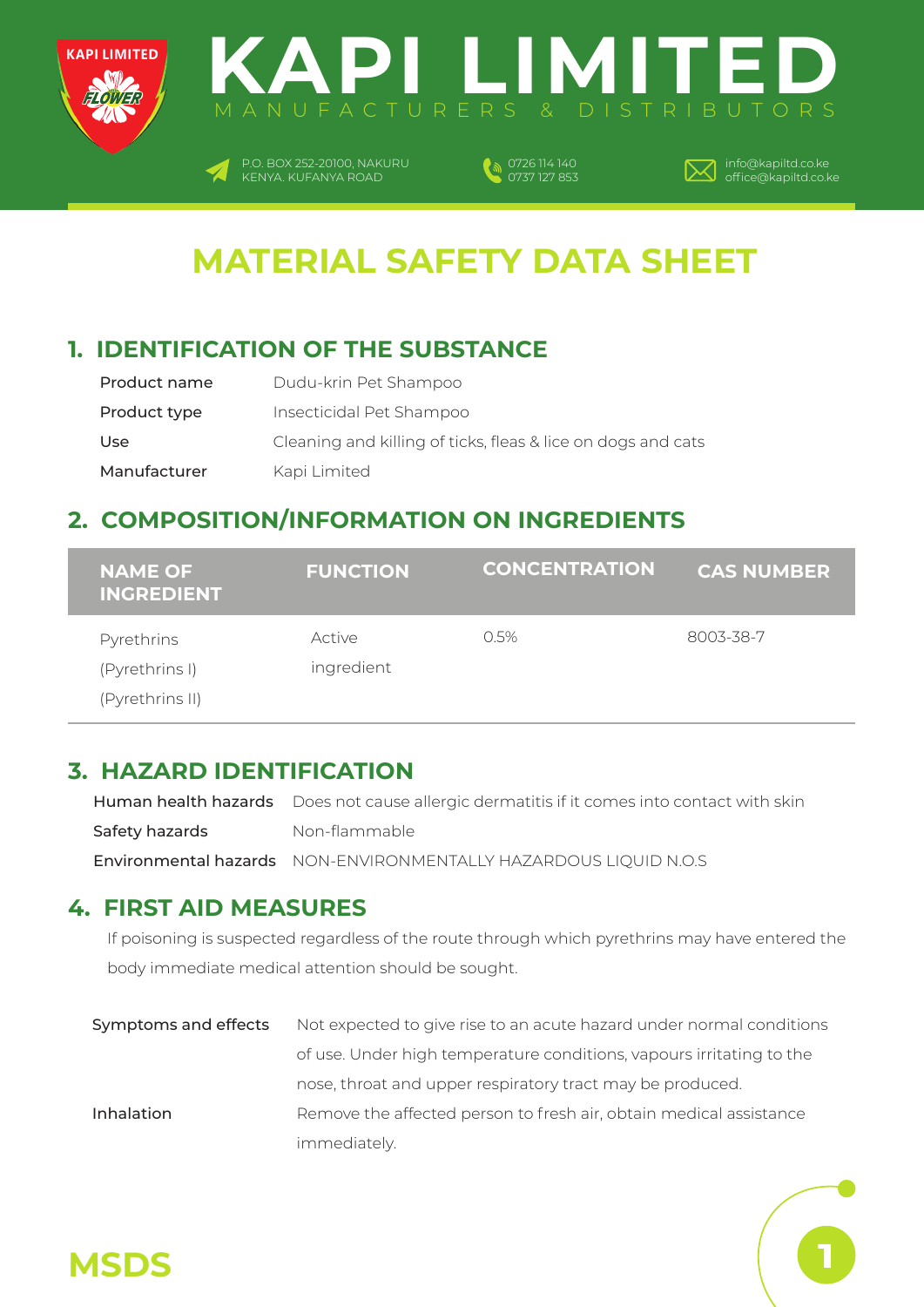## **MATERIAL SAFETY DATA SHEET**

| Ingestion   | Wash out mouth with water and seek medical help immediately.                 |
|-------------|------------------------------------------------------------------------------|
| <b>Skin</b> | Flush contaminated skin with soap and water. Remove contaminated             |
|             | clothing and soak in water. Launder before re-use.                           |
| Eyes        | Flush with copious quantities of water. If irritation persists, seek medical |
|             | attention.                                                                   |

#### **5. ACCIDENTAL RELEASE MEASURES**

| Personal precautions   | Mark out the contaminated area with signs and prevent access to           |
|------------------------|---------------------------------------------------------------------------|
|                        | unauthorised personnel. Do not attempt to take action without suitable    |
|                        | protective clothing. Do not discharge into drains or rivers.              |
| Personal protection    | Wear normal clothing.                                                     |
| Respiration protection | Normal (mechanical) exhaust                                               |
| Leak / Spill           | Small spills can be handled with a mop and water. Large spills should be  |
|                        | contained with sawdust and disposed of under local authority regulations. |

#### **6. FIRE FIGHTING MEASURES**

#### Extinguishing media

| Suitable Extinguishing Media                             | Product not flammable. Water spray, foam, dry powder or<br>CO2 for surrounding fires.                     |
|----------------------------------------------------------|-----------------------------------------------------------------------------------------------------------|
| Special hazards arising from<br>the Substance or mixture | The product is non combustible. If heated, irritating vapours<br>may be formed.                           |
| Advice for fire-fighters                                 | Full protective equipment including self-contained<br>respiratory protection equipment for fire fighters. |

#### **7. HANDLING AND STORAGE**

| Precautions for safe handling | Avoid contact with eyes or skin. Do not eat, drink or smoke                                  |
|-------------------------------|----------------------------------------------------------------------------------------------|
|                               | when using this product. Eye wash facilities and                                             |
|                               | emergency shower must be available.                                                          |
|                               | Conditions for safe storage, including Keep in original containers. Keep separate from food, |
| any incompatibilities         | feedstuffs, fertilisers and other sensitive materials.                                       |
|                               |                                                                                              |

Suitable packaging

Keep in original containers

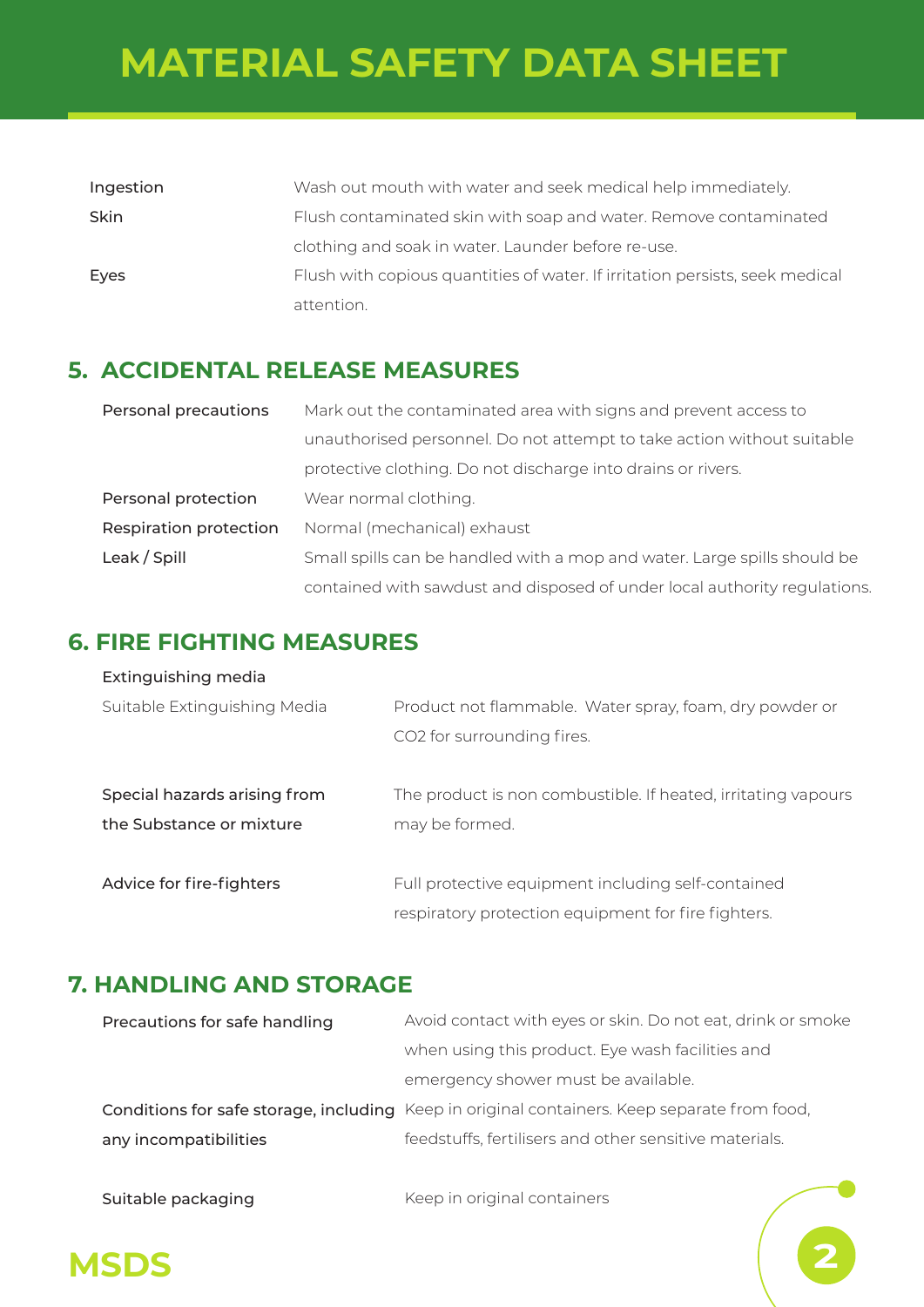## **MATERIAL SAFETY DATA SHEET**

Keep tightly closed when not in use. Do not store below 5ºC or above 30ºC. Keep separate from food and feedstuffs.

#### **8. EXPOSURE CONTROL/PERSONAL PROTECTION**

| <b>Protective Gloves</b> | Not required. |
|--------------------------|---------------|
| Respiratory protection   | Not required. |
| Hand protection          | Not required. |
| Eye protection           | Not required. |

#### **9. PHYSICAL AND CHEMICAL PROPERTIES**

| Physical state              | Viscous liquid                  |
|-----------------------------|---------------------------------|
| Odour                       | Characteristic sandalwood smell |
| Colour                      | Pale Yellow                     |
| Solubility in water         | Soluble                         |
| pH of a 1% aqueous dilution | 6.5                             |
| Vapour density              | Not established                 |

#### **10. STABILITY AND REACTIVITY**

| Reactivity                         | Not expected to be reactive.                      |
|------------------------------------|---------------------------------------------------|
| <b>Chemical Stability</b>          | Stable under normal conditions                    |
| Possibility of hazardous reactions | No polymerisation reaction expected               |
| Conditions to avoid                | Extremes of temperature and moisture (in storage) |
|                                    | Avoid contact with acids and oxidising substances |
| Incompatible materials             | Disinfectants, acids & oxidising agents           |
| Hazardous decomposition products   | Burning produces oxides of carbon                 |

#### **11. TOXICOLOGICAL INFORMATION**

| Skin contact      | May cause slight/mild irritation to sensitive skin with prolonged |
|-------------------|-------------------------------------------------------------------|
|                   | contact.                                                          |
| Eye Contact       | May cause mild/temporary eye irritation.                          |
| Ingestion         | May cause discomfort if swallowed. Gastrointestinal symptoms,     |
|                   | including stomach upset.                                          |
| <b>Inhalation</b> | Under normal use should not present a hazard. Irritation to the   |
|                   | respiratory system may occur in sensitive individuals.            |

# **MSDS 3**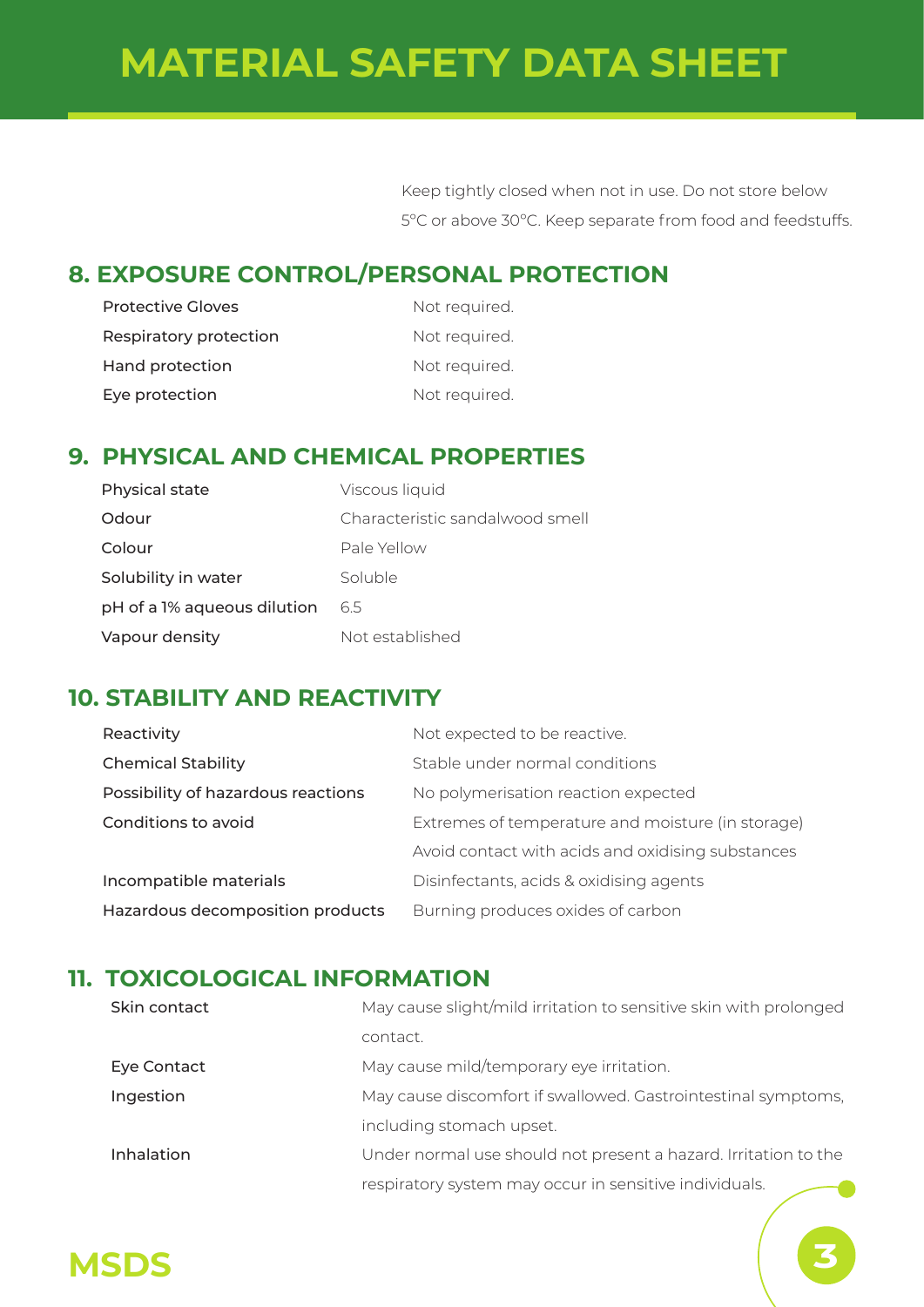### **12. ECOLOGICAL INFORMATION**

| Biodegradation          | Highly biodegradable                                |
|-------------------------|-----------------------------------------------------|
| <b>Ecotoxicity Fish</b> | Highly toxic to fish                                |
| Honey bees              | Toxic to bees                                       |
| Soil micro-organisms    | No negative effect when applied in normal use level |

#### **13. DISPOSAL CONSIDERATIONS**

| Waste disposal               | Wastes disposed off in accordance with the prevailing       |
|------------------------------|-------------------------------------------------------------|
|                              | regulations. Do not release into water bodies.              |
| Product disposal             | As for waste disposal.                                      |
| Container/packaging disposal | All containers should be emptied, rinsed three times with   |
|                              | water then offered for recycling or reconditioning.         |
|                              | Can be disposed off in a landfill or by other procedures    |
|                              | permitted by law. Containers should not be used for storing |
|                              | food or drinks.                                             |

### **14. TRANSPORT INFORMATION**

| UN Number                                  | 3082                                         |
|--------------------------------------------|----------------------------------------------|
| <b>Proper Shipping Name</b>                | Environmentally hazardous substance, LIQUID, |
|                                            | N.O.S (Pyrethrins insecticides)              |
| <b>Hazard Class</b>                        | Ч                                            |
| <b>Packing Group</b>                       | Ш                                            |
| <b>Environmentally Hazardous Substance</b> | Acute acquatic toxicity. Marine pollutant    |

### **15. REGULATORY INFORMATION**

This product is registered with the Pest Control Products Board (PCPB), Government of Kenya as per the Pest Control Products Act 1982.

#### R-Phrases

- a) R41- Risk of serious eye damage
- b) R50- Very toxic to aquatic organisms
- c) R53- May cause long term adverse effects in the aquatic environment